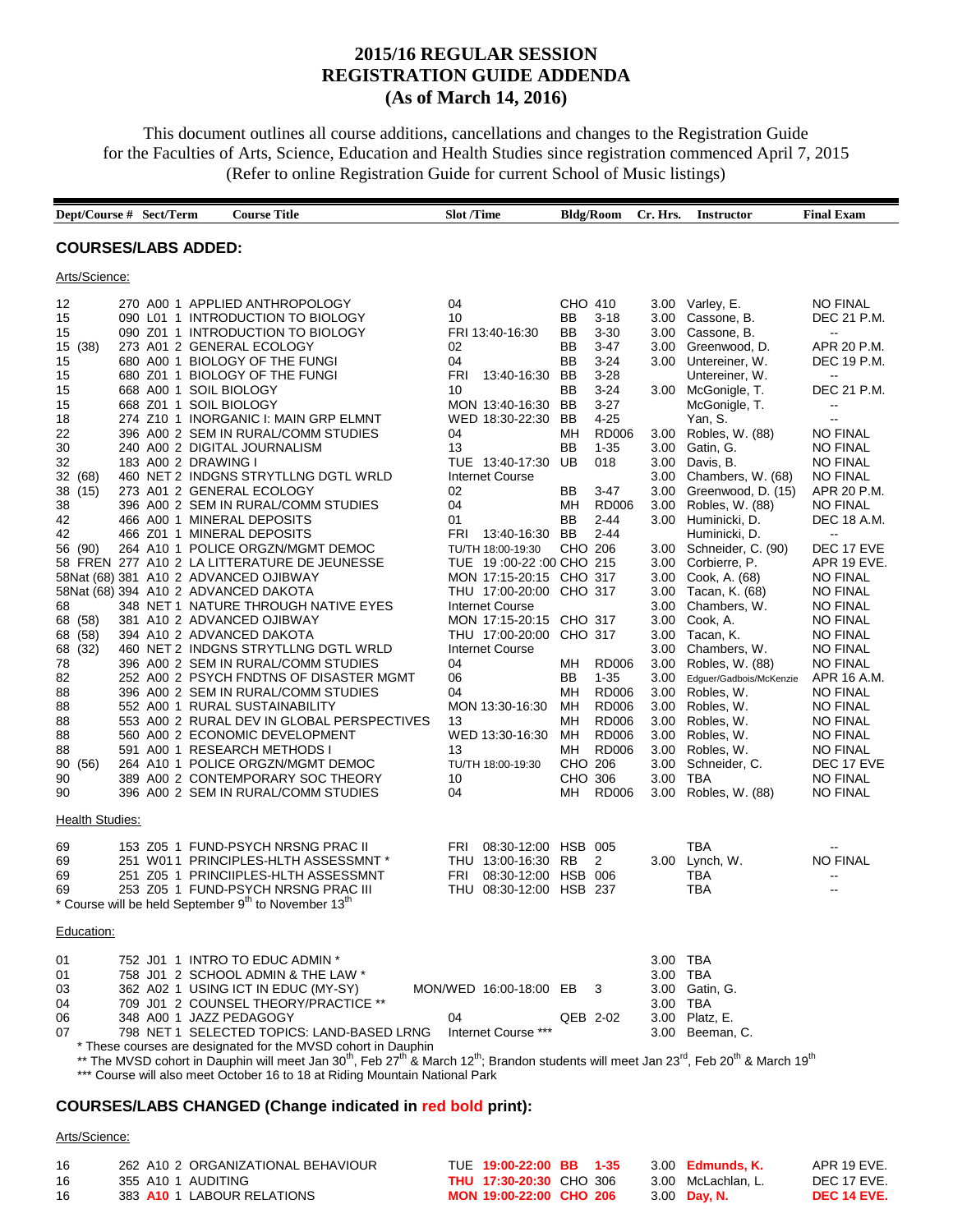| 16 | 384 A10 1 HR TRAINING/DEVELOPMENT        | THU 19:00-22:00 LI      |                | H-004          | 3.00 <b>Edmunds, K.</b> | <b>DEC 17 EVE.</b> |
|----|------------------------------------------|-------------------------|----------------|----------------|-------------------------|--------------------|
| 16 | 493 A00 2 ALT DISPUTE RESOLUTION         | 08                      |                | <b>BB</b> 1-35 | 3.00 <b>Bruce, R.</b>   | <b>APR 21 P.M.</b> |
| 54 | 289 A10 1 CHINESE CANADIAN EXPERIENCE    | TUE 18:00-21:00 EB 017  |                |                | 3.00 Marshall, A. (86)  | DEC 15 EVE.        |
| 56 | 354 A10 2 INSTITUTIONAL ETHICS           | TUE 17:00-20:00 CHO 317 |                |                | 3.00 Stankovic, S. (70) | APR 19 EVE.        |
| 62 | 260 A00 2 DEVELOPMENT OF REAL NUMBER SYS | 06                      | <b>MCK 003</b> |                | 3.00 Roddy, S.          | <b>APR 16 A.M.</b> |
| 62 | 290 A00 1 CALCULUS III                   | 01                      |                | <b>BB</b> 1-54 | 3.00 Roddy, S.          | <b>DEC 18 A.M.</b> |
| 68 | 451 A00 1 SUBSTNC USE/MODEL RECOVERY     | WED 09:30-12:30 EB 214  |                |                | 3.00 Irvine, K.         | DEC 16 P.M.        |
| 70 | 354 A10 2 INSTITUTIONAL ETHICS           | TUE 17:00-20:00 CHO 317 |                |                | 3.00 Stankovic, S.      | APR 19 EVE.        |
| 74 | 281 A00 2 COMPUTATIONAL PHYSICS          | 04                      |                | BB 2-23        | 3.00 Fugleberg, T.      | <b>APR 20 P.M.</b> |
| 82 | 457 A00 2 AGING & MENTAL HEALTH          | MON 13:40-16:30 BB 1-50 |                |                | 3.00 Newall, N.         | APR 16 A.M.        |
| 86 | 289 A10 1 CHINESE CANADIAN EXPERIENCE    | TUE 18:00-21:00 EB 017  |                |                | 3.00 Marshall, A.       | DEC 15 EVE.        |
|    |                                          |                         |                |                |                         |                    |
|    |                                          |                         |                |                |                         |                    |

**Health Studies:** 

| 69 |                                  | 152 A00 2 FUND-PSYCH NRSNG PRAC I   |                                        | WED 17:00-20:00 HSB 143         |                         | 3.00 | Batson, K.             | <b>NO FINAL</b>          |
|----|----------------------------------|-------------------------------------|----------------------------------------|---------------------------------|-------------------------|------|------------------------|--------------------------|
| 69 |                                  | 153 Z04 1 FUND-PSYCH NRSNG PRAC II  |                                        | THU 17:00-20:30 HSB 003/005     |                         |      | TBA                    | $\overline{\phantom{a}}$ |
| 69 |                                  | 154 A00 2 FUNDMTL PSYC NRSG LIC/REG |                                        | WED 17:00-20:00 HSB 143         |                         | 3.00 | Batson, K.             | <b>NO FINAL</b>          |
| 69 |                                  | 251 Z02 1 PRINCIPLES-HLTH ASSESSMNT |                                        | <b>THU 13:00-16:30 HSB 006</b>  |                         |      | TBA                    | $\sim$ $\sim$            |
| 69 |                                  | 251 Z04 1 PRINCIPLES-HLTH ASSESSMNT |                                        | WED 16:30-20:00 HSB 003/005     |                         |      | <b>TBA</b>             | $\sim$ $\sim$            |
| 69 |                                  | 253 A00 1 FUND-PSYCH NRSNG PRAC III | MON/FRI                                | <b>13:15-15:00 HSB 243</b>      |                         | 3.00 | Batson, K.             | <b>NO FINAL</b>          |
| 69 |                                  | 253 Z03 1 FUND-PSYCH NRSNG PRAC III |                                        | WED 08:30-12:00 HSB 237         |                         |      | TBA                    | $\sim$ $\sim$            |
| 69 |                                  | 261 Z40 2 PRINC INDIVIDUAL COUNSELL |                                        | <b>TUE</b> 16:45-19:45 RB       | $\overline{2}$          |      | TBA                    | $\sim$ $\sim$            |
| 69 |                                  | 271 W011 PSYCH NRSG/ELDRLY PERSONS  |                                        | <b>MON 09:00-10:30 RB</b>       | $\overline{1}$          | 1.50 | Penner, L.             | <b>NO FINAL</b>          |
| 69 | 367 Z01 2 FAMILY COUNSELLING     |                                     |                                        | WED 09:00-12:00 HSB 018/052/137 |                         |      | TBA                    | $\sim$                   |
| 69 | 367 Z02 2 FAMILY COUNSELLING     |                                     |                                        | WED 13:00-16:00 HSB 018/052/137 |                         |      | <b>TBA</b>             | $\overline{\phantom{a}}$ |
| 69 | 367 Z10 2 FAMILY COUNSELLING     |                                     |                                        | TUE 13:00-16:00 RB              | $\overline{\mathbf{2}}$ |      | <b>TBA</b>             | $\sim$ $\sim$            |
| 69 | 367 Z20 2 FAMILY COUNSELLING     |                                     |                                        | WED 16:30-19:30 RB              | $\mathcal{L}$           |      | <b>TBA</b>             |                          |
| 69 | 367 Z30 2 FAMILY COUNSELLING     |                                     |                                        | WED 13:00-16:00 RB              | $\mathcal{P}$           |      | <b>TBA</b>             | $\overline{\phantom{m}}$ |
| 69 |                                  | 454 A00 2 LEADERSHIP-PROFESS PRAC   | <b>MO/WE/TH/FR 09:00-12:00 HSB 233</b> |                                 |                         |      | 3.00 Ryan-Nicholls, K. | <b>NO FINAL</b>          |
| 69 | 457 W011 INTRO HEALTH RES METH   |                                     |                                        | <b>MON 09:00-12:00 RB</b>       | $\overline{2}$          | 3.00 | London, C.             | <b>NO FINAL</b>          |
| 69 |                                  | 472 W011 PSYCH REHABLTN/RECOVERY    | <b>FRI</b>                             | 13:00-16:00 RB                  |                         | 4.00 | <b>Clements, K.</b>    | <b>NO FINAL</b>          |
| 71 | 356 A00 1 GENDER/LIFESPAN HLTH I |                                     | MO 11:30-13:00/TU 13:00-14:30 HSB 045  |                                 |                         | 4.00 | Smith, M.              | <b>DEC 16 P.M.</b>       |
| 71 | 457 A00 2 INTRO HEALTH RES METHS |                                     |                                        | MON/WED 09:30-11:00 HSB         | 143                     |      | 3.00 Hyndman, K.       | APR 13 P.M.              |

#### Education:

| 01 |  | 752 A10 2 INTRO TO EDUC ADMIN            |                | <b>WED</b> 18:00-21:00 EB     |          | 202            |      | 3.00 <b>Sloane, A.</b>  |
|----|--|------------------------------------------|----------------|-------------------------------|----------|----------------|------|-------------------------|
| 01 |  | 752 NET 2 INTRO TO EDUC ADMIN            |                | Internet Course               |          |                | 3.00 | Sloane, A.              |
| 01 |  | 755 A10 1 ADMIN LEADERSHIP               |                | <b>THU</b> 18:00-21:00 EB     |          | 202            | 3.00 | Smith, C.               |
| 01 |  | 755 NET 1 ADMIN LEADERSHIP               |                | Internet Course               |          |                | 3.00 | Smith, C.               |
| 02 |  | 324 A00 2 TEACHING DRAMA                 |                | <b>MON 18:00-21:00 EB</b>     |          | 209            | 3.00 | Ntelioglou, B.          |
| 02 |  | 333 A00 2 TCHNG FRENCH 2ND LANG (MY)     |                | <b>MON/WED 16:00-18:00</b>    | EB       | 224            | 3.00 | Nundu, B.               |
| 02 |  | 355 A00 2 ART METHODS (EY-MY)            | <b>E06</b>     |                               | EB       | $\overline{7}$ | 3.00 | Beeman, C.              |
| 02 |  | 381 A03 1 TCHNG ABORIGINAL STUDIES       |                | MON/WED 09:30-11:30 EB        |          | 214            |      | 3.00 Beeman, C.         |
| 02 |  | 459 A00 1 INTRO ELA METHODS (MY)         | E05            |                               | EВ       | 203            |      | 3.00 <b>Forsyth, D.</b> |
| 02 |  | 475 A00 1 ENGL LANG ART ACROSS CURR (MY) | E02            |                               | EB       | 203            |      | 3.00 Forsyth, D.        |
| 03 |  | 354 A00 1 SCIENCE METHODS (MY)           | <b>E05</b>     |                               | EB       | 4              | 3.00 | TBA                     |
| 03 |  | 354 A00 2 SCIENCE METHODS (MY)           | <b>TUE/THU</b> | 08:30-10:20 EB                |          | 4              |      | 3.00 Murray, J.         |
| 03 |  | 361 A01 2 USING ICT IN EDUC (EY-MY)      |                | <b>MON/WED 14:00-16:00 LI</b> |          | $1 - 16$ *     | 3.00 | Murray, J.              |
| 03 |  | 361 A02 2 USING ICT IN EDUC (EY-MY)      | <b>TUE/THU</b> | 16:00-18:00 EB                |          | 3              | 3.00 | Gatin, G.               |
| 03 |  | 362 A00 1 USING ICT IN EDUC (MY-SY)      | <b>TUE/THU</b> | 16:00-18:00 EB                |          | 3              | 3.00 | <b>TBA</b>              |
| 03 |  | 366 A00 2 MATH METHODS (MY)              | E07            |                               | EB       | $\overline{7}$ | 3.00 | Bath, S.                |
| 03 |  | 381 A01 2 MULTI-LEVEL CLASSROOM          | <b>E06</b>     |                               | EB       | 214            | 3.00 | Kniskern, J.            |
| 03 |  | 381 A02 2 MULTI-LEVEL CLASSROOM          | <b>E08</b>     |                               | EB       | 214            | 3.00 | Kniskern, J.            |
| 03 |  | 466 A00 1 MATH METHODS (SY)              | <b>E05</b>     |                               | EB       | 4              |      | 3.00 Skyhar, C.         |
| 06 |  | 359 A00 1 INTRO TO COMMUNITY MUSIC       | 04             |                               | QEB 1-43 |                |      | 3.00 Chadwick, S. (66)  |

## **COURSES/LABS CANCELLED:**

Arts/Science:

| 12 |  | 270 A00 2 APPLIED ANTHROPOLOGY                |
|----|--|-----------------------------------------------|
| 15 |  | 293 A00 2 PLANT/MICROBIAL BREEDING            |
| 15 |  | 369 Z01 1 MICROBIOLOGY (lab)                  |
| 15 |  | 483 A00 1 INTRODUCTION ENTOMOLOGY             |
| 18 |  | 150 A00 1 CHEMISTRY: HERE, THERE & EVERYWHERE |
| 18 |  | 151 A00 2 CHEMISTRY IN YOUR LIFE              |
| 30 |  | 155 A00 1 JOURNALISM II ELECTRONIC MEDIA      |
| 30 |  | 465 A10 1 IMAGINING MANITOBA                  |
| 31 |  | 476 A00 2 ENV IMPACT ASSESS/RPRTNG            |
| 32 |  | 460 NET 1 INDGNS STRYTLLNG DGTL WRLD          |
| 38 |  | 276 A00 1 INTRO BIOGEOGRAPHY                  |
| 38 |  | 364 A00 2 SOIL WATER DYNAMICS                 |
| 38 |  | 379 A00 1 GROUNDWATER: INTRO HYDROGEOLOGY     |
| 38 |  | 476 A00 2 ENV IMPACT ASSESS/RPRTNG            |
| 38 |  | 477 Z01 2 ADVANCED GEOMATICS (lab)            |
| 38 |  | 677 Z01 2 ADVANCED GEOMATICS (lab)            |
| 42 |  | 264 A00 2 GEOLOGICAL DATA ANALYSIS            |
| 42 |  | 379 A00 1 GROUNDWATER: INTRO HYDROGEOLOGY     |
| 42 |  | 477 Z01 2 ADVANCED GEOMATICS (lab)            |
|    |  |                                               |